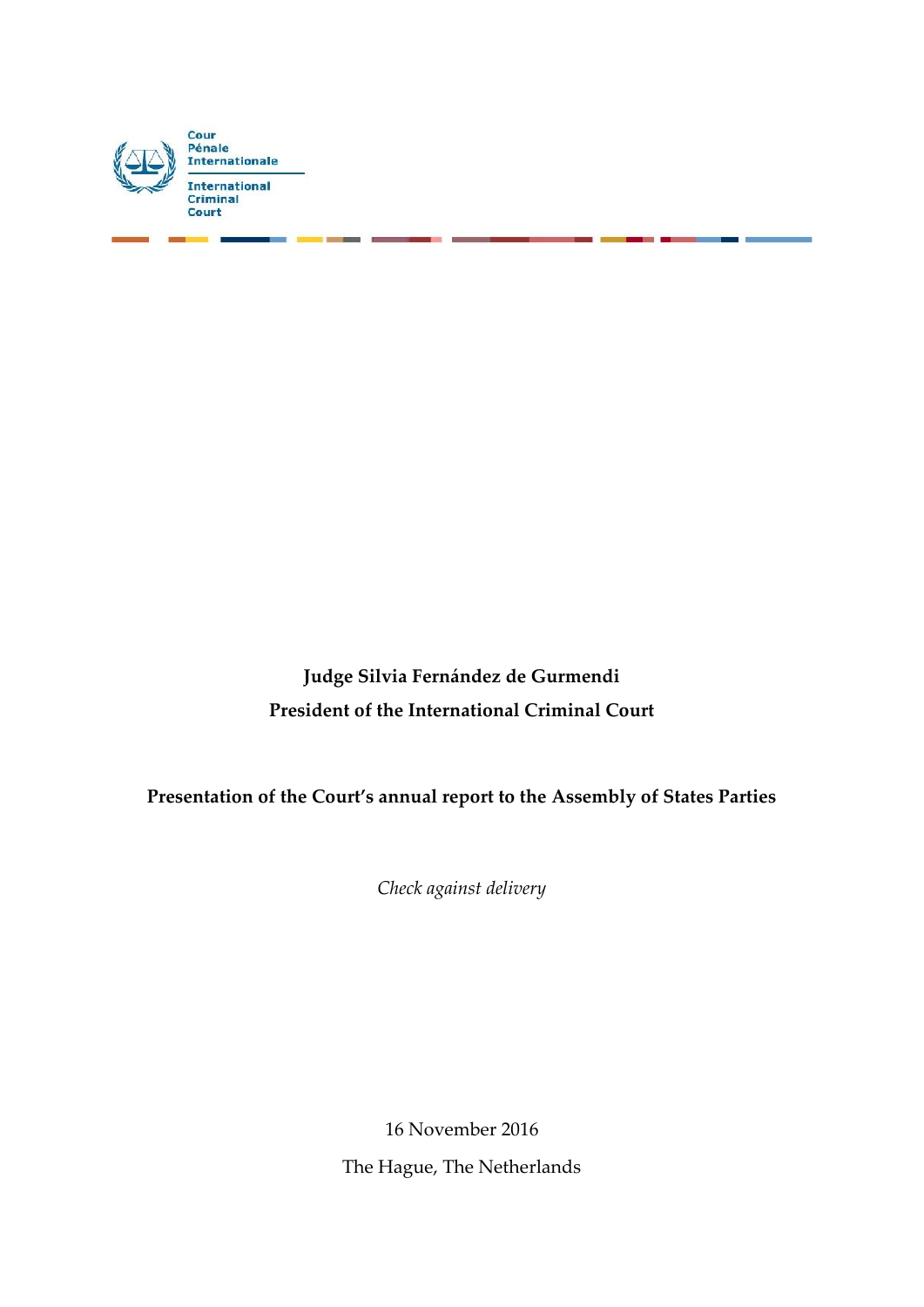Mr President, Honourable Ministers, Mr High Commissioner for Human Rights, Your excellencies, Distinguished delegates, Madame Prosecutor, Mr Registrar, Mr Chair of the Board of the Trust Fund for Victims, Ladies and Gentlemen,

It is an honour to be here today to present the annual report of the International Criminal Court to the Assembly of States Parties.

*Quisiera aprovechar esta oportunidad para presentar mis respetuosos saludos a las delegaciones de habla hispana antes de continuar con la presentación de mi informe en los dos idiomas de trabajo de la Corte, el francés y el inglés.* [I would like to present my respectful greetings to the Spanish-speaking delegations, before continuing my presentation in the two working languages of the Court, French and English.]

At a time when some States Parties have announced their decision to withdraw from the Rome Statute, this session of the Assembly could not be more timely. I am confident that it will provide an excellent opportunity to recall the role of the Court and the main principles it was intended to protect, and to engage in a constructive dialogue.

I would like to take this opportunity to reiterate the Court's commitment to listen to concerns, facilitate dialogue by providing information and technical support as may be required, and to participate itself in this dialogue within the confines of its mandate as an impartial and independent judicial institution.

Since the last session of this Assembly, the Court has indeed continued to listen and act upon constructive criticism or suggestions.

The Judiciary, the Registry and the Prosecutor have continued in a path of reforms to improve the Court's performance and the quality of justice it delivers. In addition, the Court has continued to take initiatives to foster cooperation with its activities and maximize their impact. In this regard we have sought to intensify communication with States and civil society and, last but not least, within the confines of existing resources, we have increased efforts to reach out to victims and affected communities.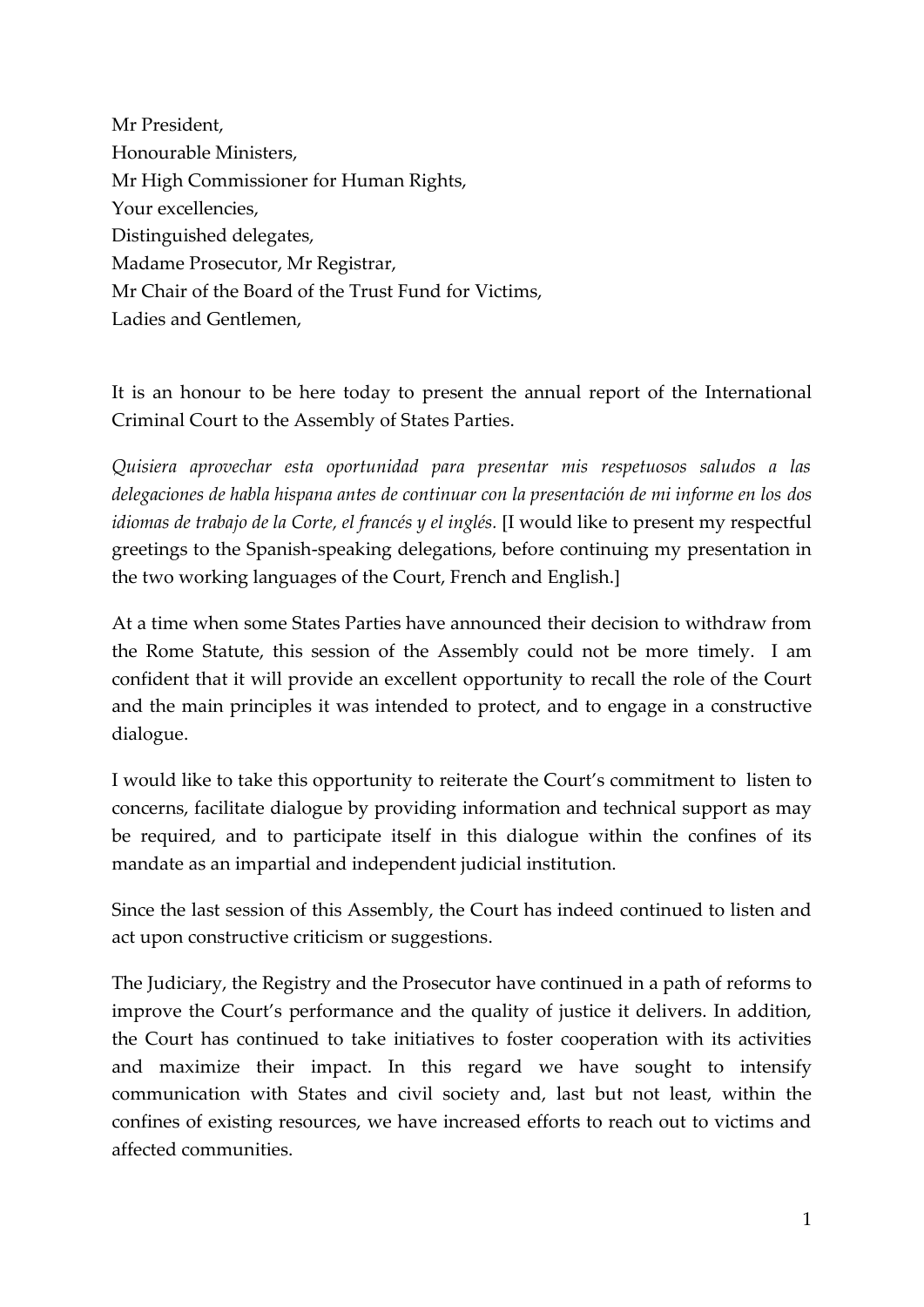These efforts to get closer to victims and their communities need to be highlighted as we should always keep in mind that the Court was not created to target particular individuals or in the detriment of certain countries or regions. It was created as a last resort mechanism to protect victims across countries of all continents when states fail their duty to bring perpetrators of atrocities to justice.

### Mr President,

As said, the Court has taken a number of initiatives to improve the pace and quality of justice it delivers. Some of these initiatives have already produced concrete results during the last year.

Let me recall that this has been a very busy year for the ICC, with unprecedented activity.

Three judgements have been issued, two trials were held in their entirety, two trials are ongoing and another one is set to start soon. Following convictions, reparations proceedings are underway in four cases.

The Court has broken new ground with trials on charges of destruction of cultural property and offences against the administration of justice. We have developed jurisprudence on command responsibility. We have seen the first admission of guilt before the Court, enabling the fastest trial yet at the ICC, held in just three days. For the first time, persons convicted by the Court were sent to a State of enforcement. A new investigation was opened.

These important results are a clear demonstration of the Court's commitment to fulfil its mandate in an efficient and effective manner.

Efforts to improve our work continue. Three weeks ago we held the second judges' retreat to enhance judicial proceedings, tackling this time trial issues as well as questions of legal representation of victims.

The Court has also made progress in developing qualitative and quantitative performance indicators, as requested by the Assembly in 2014. A Second Report has now been submitted to you. I look forward to discussing this topic in more detail during the plenary session on Tuesday afternoon.

I am also glad to report on an external initiative that may also contribute to the Court´s work, the establishment of the ICC Bar Association. This Association was created by counsel for defence and victims with the aim of reinforcing their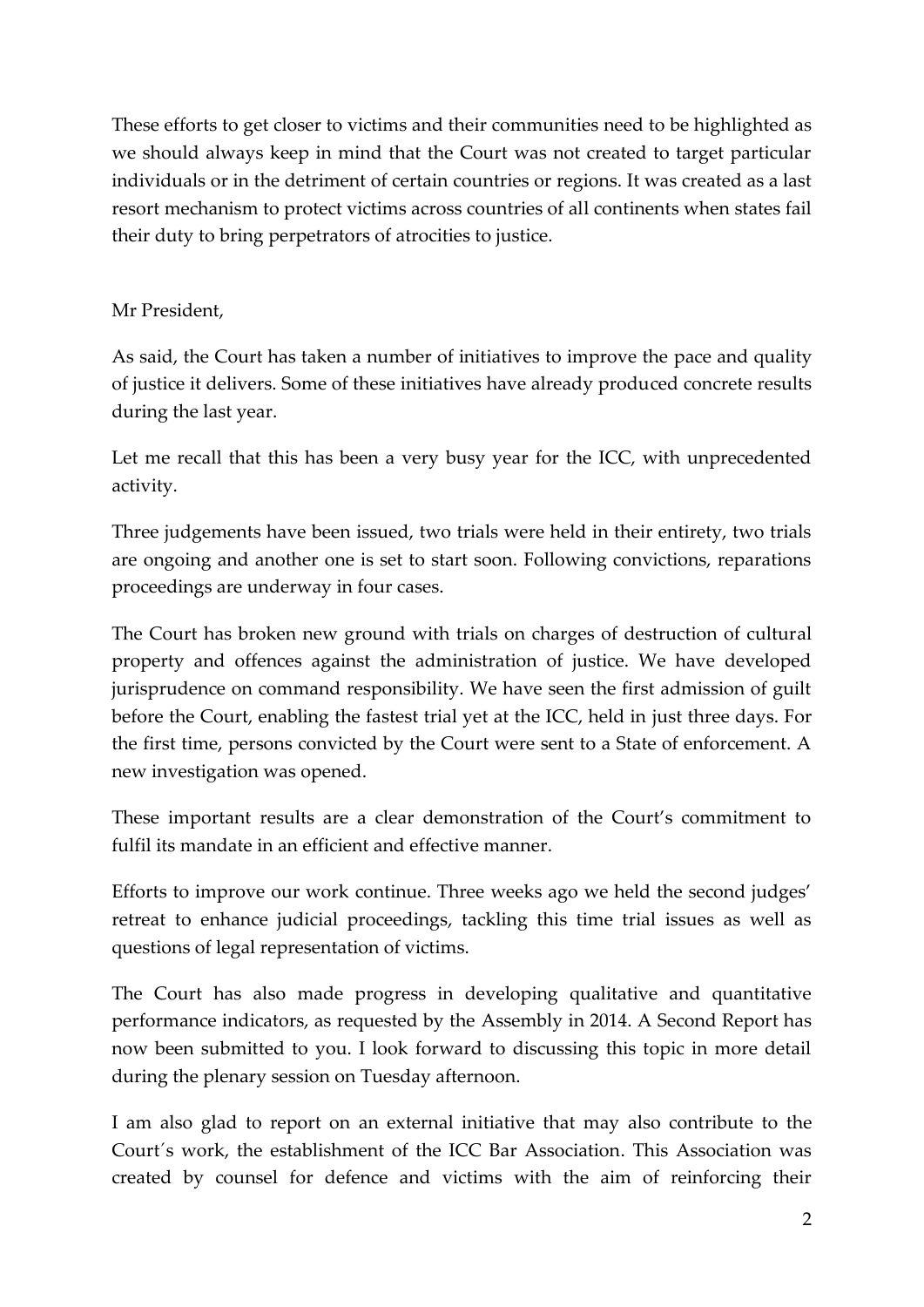independence, strengthening the equality of arms and enhancing the quality of justice at the Court. I support these goals and welcome the creation of the Bar Association.

### Mr. President,

The Court has also listened to the recommendations from States Parties at the last Assembly and deployed all efforts to improve the preparation of the budget. The budget process was steered by the three Principals through the Coordination Council, which was used as the main discussion and decision making platform. The Court's Budget Working Group led by the Registrar devised a new way of presenting the Court's annual budget as a cohesive document following general direction from the Committee on Budget and Finance and based on common priorities identified by the Court's principals for 2017.

# Mr. President,

The Court has also listened to comments and suggestions on its external communications by States and civil society and has multiplied initiatives to enable dialogue, build confidence and strengthen cooperation.

Among these initiatives, the Court has continued the practice of organising seminars for dialogue with States, regional organisations, legal professionals and civil society with the help of voluntary contributions, for which we are grateful.

These included a sub-regional seminar for counsel and the legal profession held in February in Arusha, Tanzania, which allowed the Court to reach out to defence counsel, counsel for victims, as well as national judges and prosecutors.

In The Hague, the Court convened the fourth seminar for ICC focal points from situation countries, creating an excellent opportunity for in-depth discussions on cooperation challenges, as well as exchange of experiences and best practices.

And next month, the Court is organising a retreat in Addis Ababa for in-depth discussions with African States Parties as well as representatives of the AU Commission.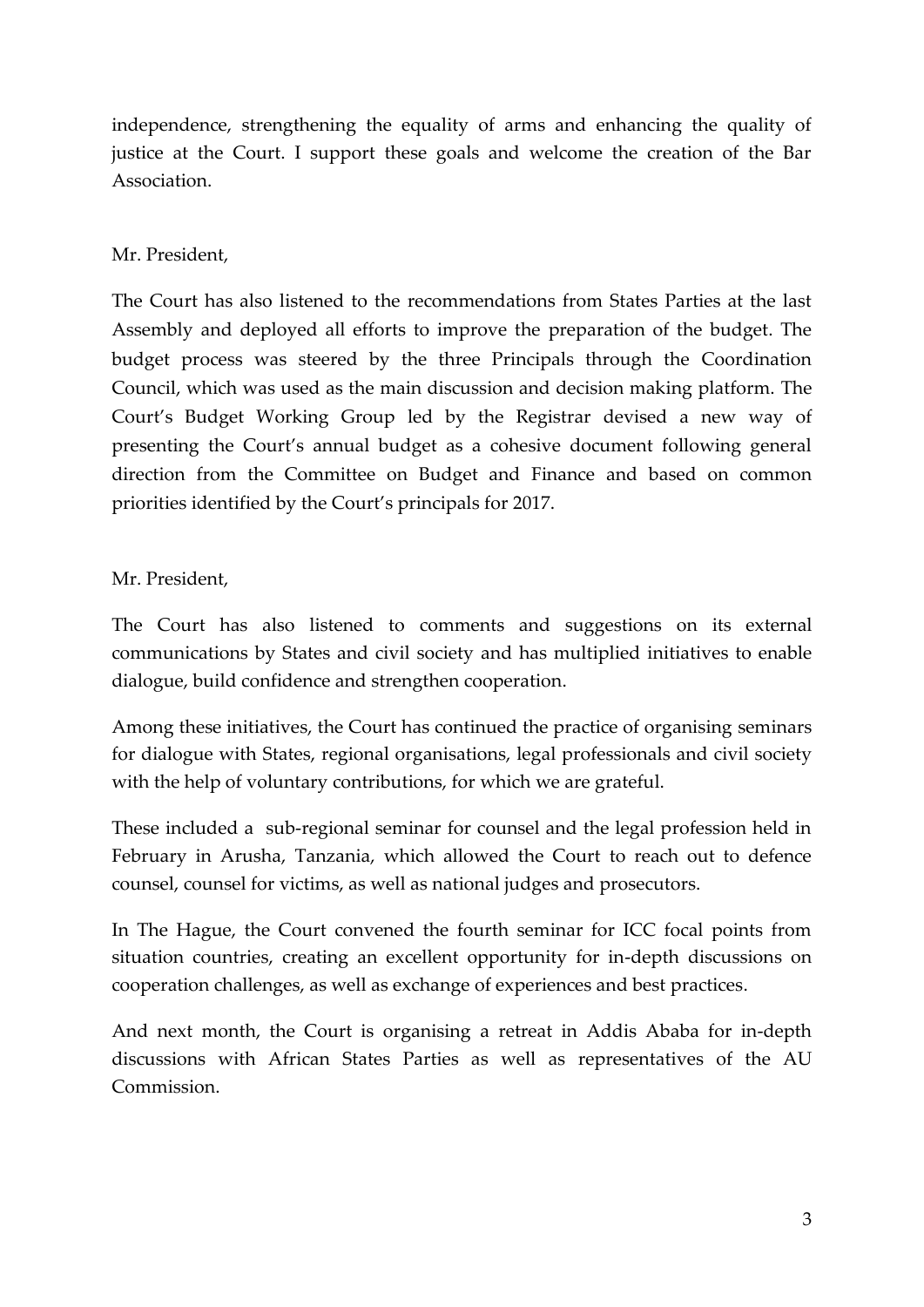We hope to be able to hold several events next year to pursue the objectives of enhanced dialogue and cooperation, as well as supporting national jurisdictions where appropriate.

# Mr President,

As I said, the Court has also intensified efforts to reach out to victims and affected communities.

The Court currently has a field presence in six situation countries. One of the goals of the reorganisation of the Registry is to strengthen the ability of the Court to engage with local communities through better equipped Field Offices.

Work conducted in connection with the *Ongwen* case this year provides a good example of the new approach that aims at making more effective use of the Court's field presence.

The Court set up viewing sites in nine locations in northern Uganda for the confirmation of charges hearing in January 2016. This enabled approximately ten thousand individuals to follow the proceedings, fostering a sense of ownership in the judicial process. Thirty-one information sessions were organised prior to the implementation of the victims' application process, reaching over fourteen thousand members of affected communities.

This engagement assisted in managing expectations and allowing victims to make informed decisions on whether or not to participate in the proceedings. As a result, the collection of victims' applications was implemented with relative ease, with more than two thousand individuals applying to participate in the trial phase, which is set to start on 6 December.

# Mr. President,

The improved organisation and coordination of field resources will also contribute to a more unified approach vis-à-vis external actors, including national authorities and United Nations peacekeeping missions, whose support is indispensable for the conduct of efficient operations on the ground.

In this context, I would like to emphasize the importance of strengthening relations between the ICC and international and regional organisations in order to facilitate a permanent and fluid dialogue between them.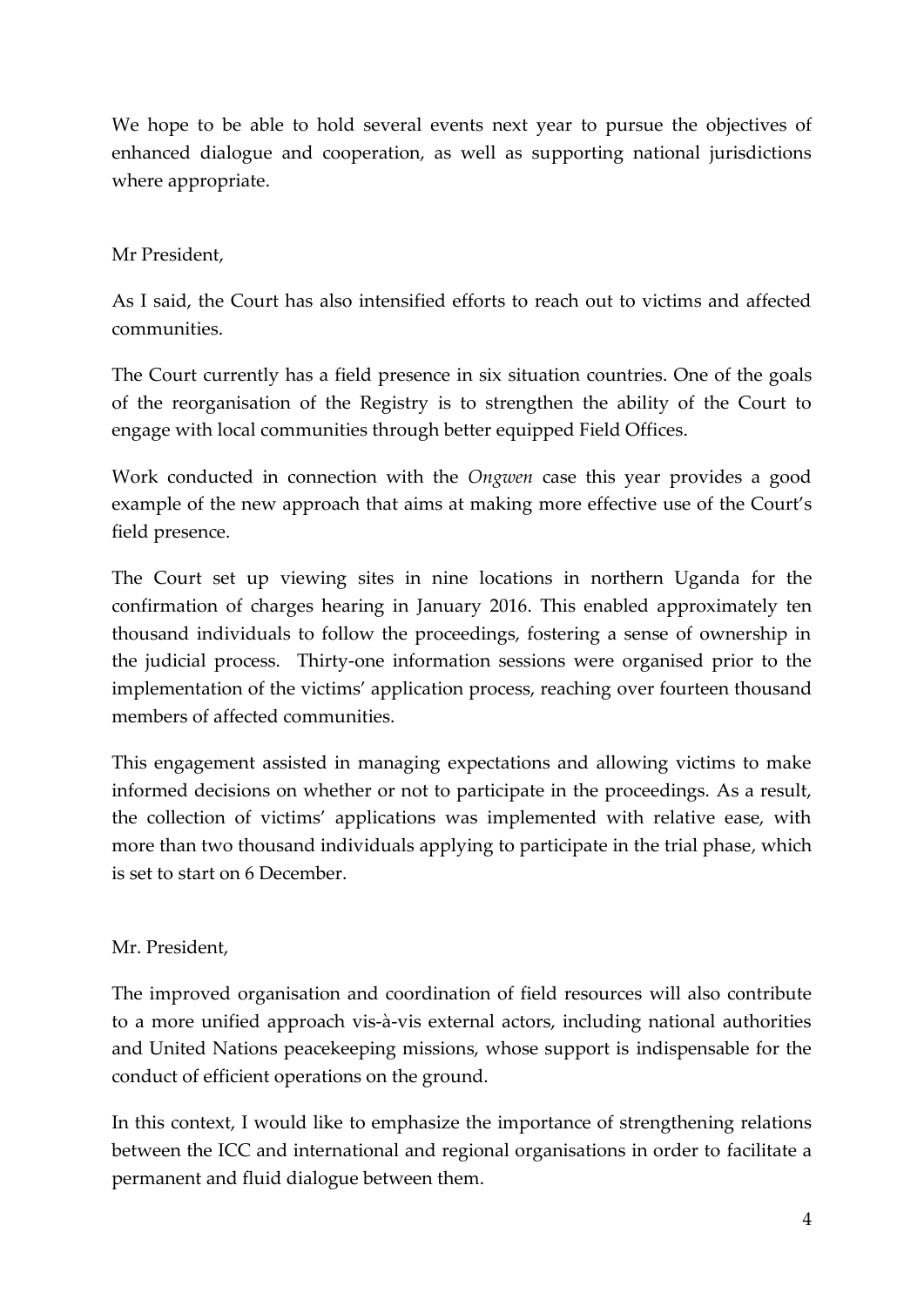The Court cherishes its Relationship Agreement with the United Nations, the important support it obtains from the Organisation, starting with the Secretary General, as well as the multiple forms of practical cooperation and logistical assistance it receives from it on a reimbursable basis.

This Relationship Agreement is supplemented by specific additional agreements, including with UN peacekeeping missions deployed in certain situation countries. Earlier this year, the Court was pleased to conclude a Memorandum of Understanding with the peacekeeping mission in the Central African Republic.

The Court's cooperation with the UN is facilitated by a liaison office in New York that serves as an effective, permanent channel of dialogue with the world organisation.

Over the years, the Court has concluded cooperation agreements with several regional organisations, including most recently with the Inter-American Court of Human Rights.

The Court likewise continues to be keen to deepen its relationship with the African Union.

As you are aware, in 2009 this Assembly decided to establish a Liaison Office for the Court at the Headquarters of the African Union and the Court indeed conducted negotiations to that effect. Unfortunately, these efforts were not fruitful and at its Fifteenth Ordinary Session in July 2010, the African Union decided to reject for the time being the opening of the ICC Liaison Office.

I hope that the African Union will revisit this decision and allow for the finalization of this process. I have no doubt that a closer relationship facilitated by an ICC Liaison Office would make an important contribution to maintain a constructive dialogue and to strengthen international, regional as well as national efforts against impunity. It would also build on the four joint seminars held by the Court and the African Union since 2011 at the AU Headquarters.

Mr President,

The Court has had a good and productive year. The Court has continued to do the work for which it was created and has made significant achievements in addressing crimes of concern to the international community as a whole such as the use of child soldiers, sexual violence in conflict, attacks on civilians and the destruction of cultural property.